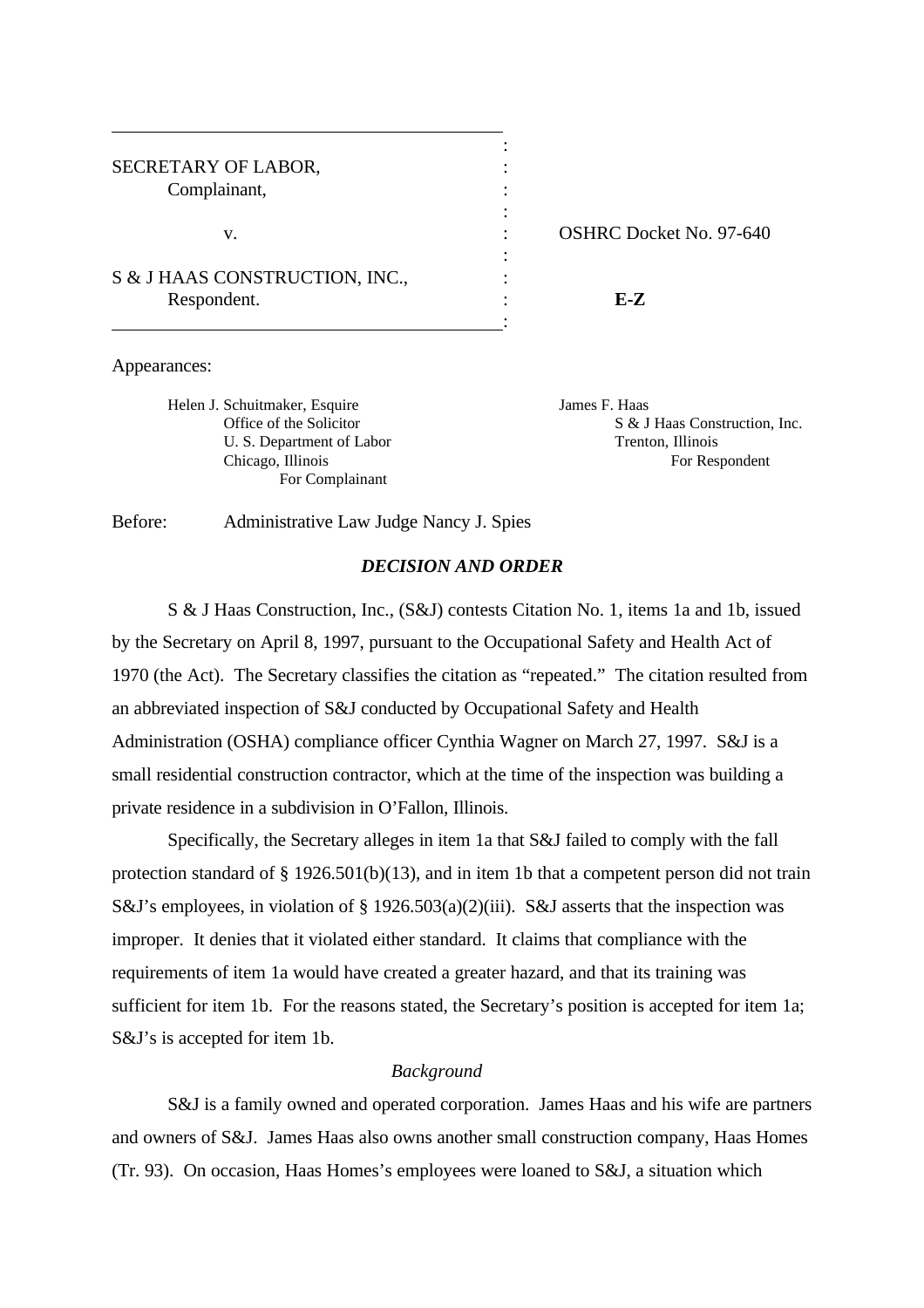occurred on the day of the inspection. Combined, the two companies (S&J and Haas Homes) employed seven employees; two of these were non-family members (Tr. 106). On March 27,1997, S&J was building a large multi-level private home.

 This case was heard on July 31, 1997, pursuant to the "E-Z Trial Procedures," 29 C.F.R. § 2200.200-211. Jurisdiction and coverage are admitted (Prehearing Order).

#### **The Inspection was Valid**

While driving from another jobsite, compliance Officer Wagner observed construction activities on a house within a subdivision. Turning into the subdivision, she saw three individuals walking on the roof of a multi-level home. The individuals were off-loading shingles onto the roof from a boom truck (Exh. C-1; Tr. 11, 87). Wagner noted that none of the three used a harness and lanyard for fall protection. Nor was there a catch platform, guardrails around the roof, or slide guards ("toeboards") on the roof, any of which could serve as an alternate means of fall protection (Tr. 12, 52).

Under OSHA's local emphasis program for fall protection in construction, Wagner approached the house to begin the inspection (Tr. 36). James Haas met her there. Wagner identified herself and her purpose. James Haas confirmed that S&J was the employer.<sup>1</sup> James Haas told Wagner that he wanted to make a phone call and that, until he returned, she was not allowed onto the property. Wagner knew there was a telephone 3 miles from the jobsite. She responded that this would be fine and that she would wait for Haas to return. While standing in the street, Wagner took photographs of the individuals on the roof working without harnesses and lanyards. James Haas went back to the workers, talked to them briefly, and then left the site. The workers came down from the roof, put on harnesses, and returned to their work of stacking shingles. Haas had not come back to the jobsite by the time the workers left, around noontime, one and a half hours later. Wagner believed that there was no longer a reason to remain waiting for Haas, and she also left the worksite (Tr. 16, 45, 58-59). After subsequent discussions with Haas at OSHA's Area Office, but without Wagner's return to the worksite, the citation was issued.

 S&J contends that Wagner's actions in documenting violations without Haas's approval were unlawful. S&J asserts that it could not give permission for the investigation because it did not own the property. S&J is wrong on both counts. If S&J had authority to

<sup>1</sup>Both S&J and Haas Homes are under the direct control of James Haas (Tr. 94, 97, 106). James Haas has obvious authority over each Haas Homes employee loaned to S&J. For purposes of this case, it is unnecessary to distinguish whether Haas Homes or S&J was the nominal employer of a particular employee.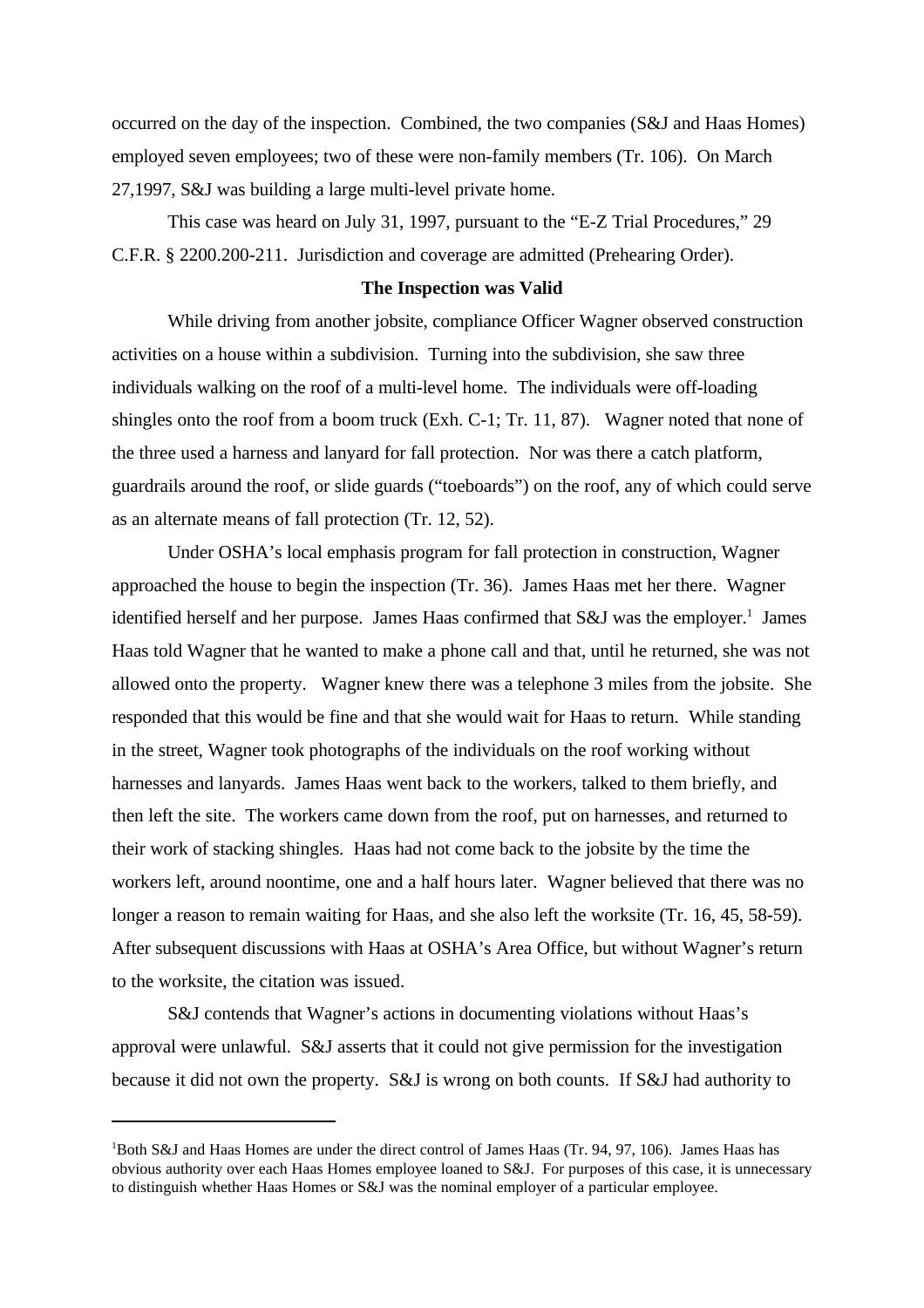be on the worksite, it could permit an inspection. It was not required to do so, however. *Marshall v. Barlow's, Inc.*, 436 U.S. 307 (1978). Wagner did not go onto S&J's site but waited on the subdivision street, an area where a member of the public could properly be (Tr. 58). "What is observable by the public is observable without a warrant by the Government inspector as well." *Marshall v. Barlow's Inc.,* 436 U.S. at 315; *L.R. Willson and Sons Inc.*, 17 OSHC BNA 2059 (No. 9401546, 1997). Wagner did not seek to interview employees while at the site. She limited the inspection to what she could observe from a public area. The inspection complied with the requirements of the Fourth Amendment and with the Act. The inspection was valid.

## **Alleged Repeat Citation**

#### **Item 1a: § 1926.501(b)(13)**

The Secretary asserts that S&J failed to protect employees engaged in residential construction from fall hazards, in violation of  $\S 1926.501(b)(13)$ . Specifically, the Secretary contends that employees were unloading roofing shingles without fall protection. Based on a citation issued two years earlier, the Secretary asserts that the violation was repeated.

S&J claims that it complied with the requirements of OSHA Instruction STD 3.1 (December 8, 1995) (even though it was unaware of the existence of the document until OSHA provided James Haas with a summarized industry article during a subsequent meeting), and, thus, it complied with the standard. Alternatively, S&J contends that if the standard required employees to use fall protection while placing shingles on the roof, then use of harnesses, lanyards, lifelines, and grab ropes presented a greater hazard to employees. Finally, S&J contends that if violations occurred for item 1a, it was not "repeated," because the underlying facts of the first citation would not have constituted a violation under STD 3.1.

Section 1926.501(b)(13) provides:

(13) "Residential construction." Each employee engaged in residential construction activities 6 feet (1.8 m) or more above lower levels shall be protected by guardrail systems, safety net system, or personal fall arrest system unless another provision in paragraph (b) of this section provides for an alternative fall protection measure. Exception: When the employer can demonstrate that it is infeasible or creates a greater hazard to use these systems, the employer shall develop and implement a fall protection plan which meets the requirements of paragraph (k) of 1926.502.

Note: There is a presumption that it is feasible and will not create a greater hazard to implement at least one of the above-listed fall protection systems. Accordingly, the employer has the burden of establishing that it is appropriate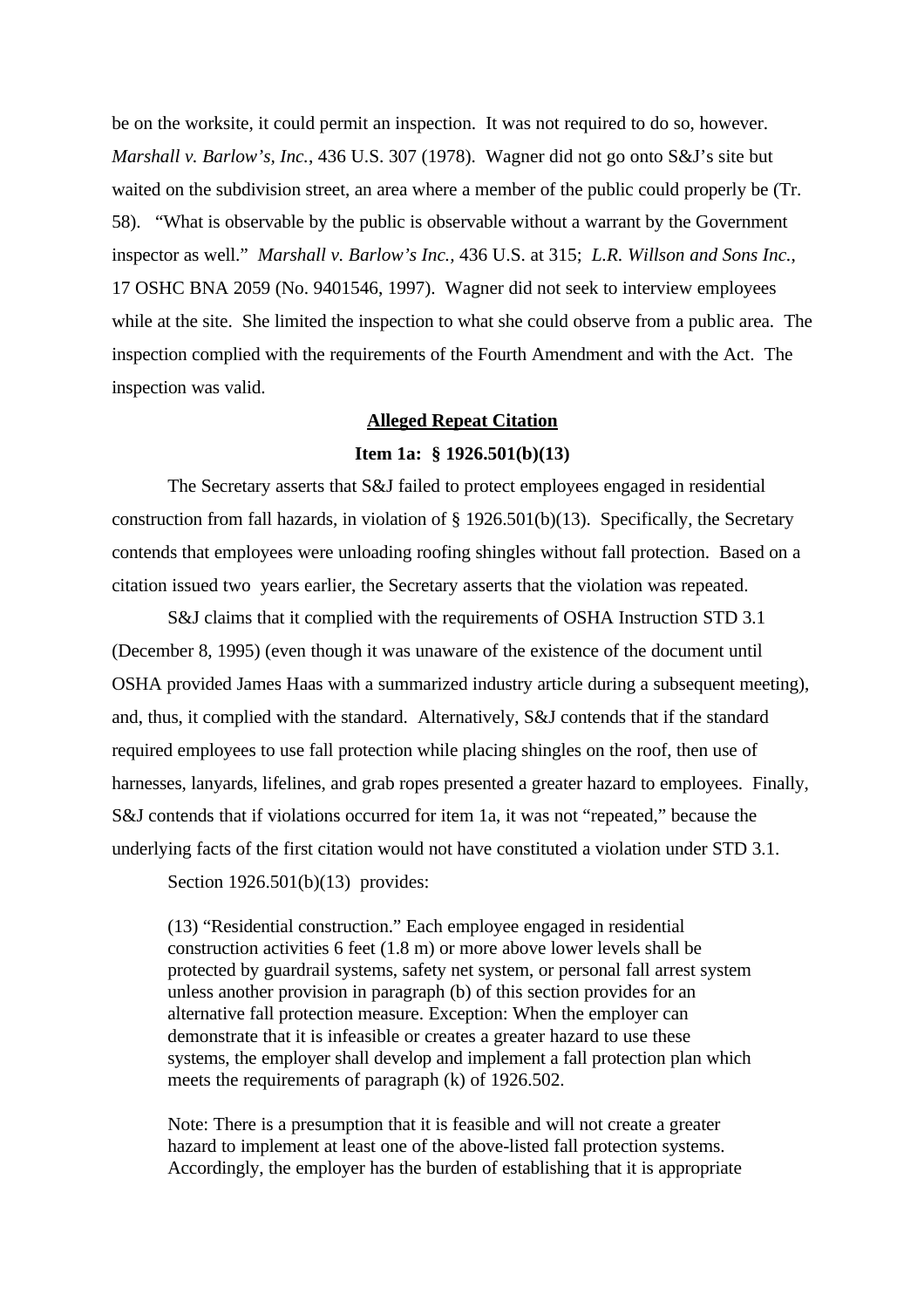to implement a fall protection plan which complies with 1926.502(k) for a particular workplace situation, in lieu of implementing any of those systems.

In its December 8, 1995 enforcement Instruction, STD 3.1, OSHA's National Office discusses fall protection measures for residential construction. STD 3.1 references measures in Subpart M's Appendix E. It details "alternate fall protection measures" for employers engaged in residential construction which do not wish to use conventional fall protection.

Pertinent to this case, alternate fall protection measures may apply to residential roofing work "where the roof slope is 8 in 12 or less and the eave to lower level fall distance is 25 feet or less." (STD 3.1 p.6). The parties agree that S&J's roof was 8 in 12 (Tr. 7-8). The parties disagree whether employees were exposed to an eave height greater than 25 feet. The Secretary claims exposure was in excess of 25 feet, and S&J asserts the contrary. S&J is correct. On the front elevation, the eave to lower level distance was 25 feet or less. On a portion of the back elevation which accommodated the basement, the distance was greater than 25 feet (Tr. 109). The Secretary did not prove that employees were at the basement elevation during the time they unloaded shingles without fall protection.<sup>2</sup> Employee were exposed only on the part of a roof having an eave to lower level fall distance of 25 feet or less.

The "alternate measures" of STD 3.1, thus, could have been utilized by S&J. However, S&J did *not* utilize any of the approved alternate measures. S&J is incorrect in interpreting STD 3.1 as allowing roofing work without fall protection for roofs up to 8 in 12 and 25 feet. S&J also implies that it was not at the stage of the roofing process where it could install slide guards. The argument was not supported. There was no proof that S&J had a fall protection plan or that slide guards were used as part of a plan. S&J utilized only conventional fall protection. STD 3.1 is of no relevance to this case.

Employees were without fall protection at heights greater than 6 feet above the lower level. Unless S&J establishes a defense, it has violated the terms of the standard.

### *Use of Harnesses Was Not a Greater Hazard*

S&J contends that, on a case-by-case basis, its employees could decide whether complying with safety requirements presented a greater hazard. According to employee Brian

<sup>&</sup>lt;sup>2</sup> Although Exhibit C-1 appears to show an employee at the side of the roof peak, the employee may be on the side of the elevation which did not extend down three stories (Tr. 14, 83-84, 109). Restrictions imposed in Wagner's inspection lessen the credibility of her observations. She stood approximately 100 feet away from the house (Tr. 38). Further, it was S&J's practice to unload and stack shingles only on one half of the roof, which in this case would have been the front half of the roof (Tr. 114).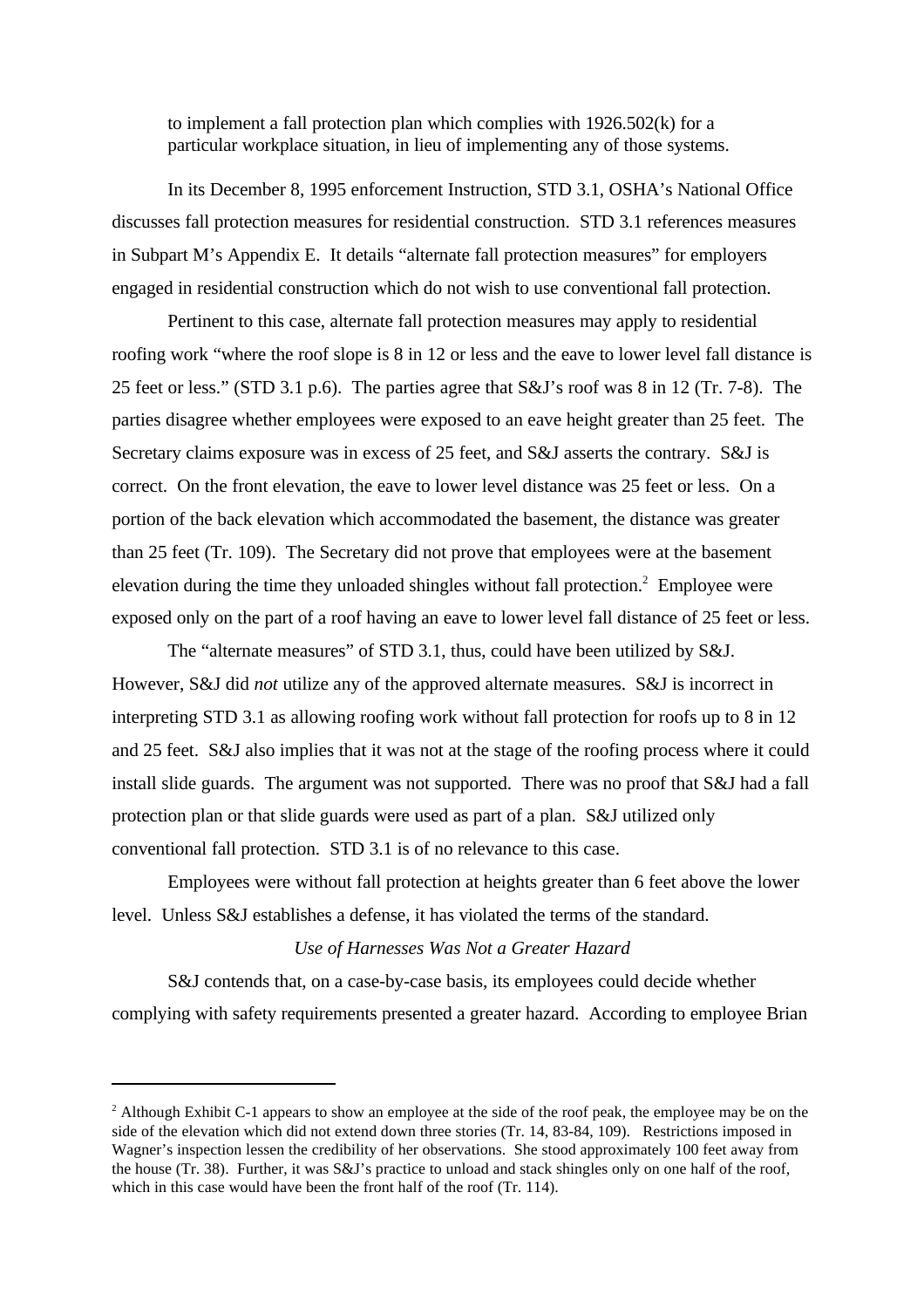Dumstorff, S&J normally used harnesses and lanyards while applying roofing felt and shingling a roof (Tr. 68):

The only time we don't is when we unload the shingles on to the roof. Then, as we usually get to a tie-off point, everybody takes their own little section of the roof and gets their harnesses on and they start shingling.

In Dumstorff's opinion, while unloading shingles, lanyards may "get in the way" and "[get] tangled in your feet . . . like walking on kid's toys" (Tr. 79). This type of subjective opinion is far from what is required to establish a greater hazard defense.

To meet the defense, an employer must prove that:

(1) the hazards created by complying with the standard are greater than those of noncompliance, (2) other methods of protecting its employees from the hazards are not available, and (3) a variance is not available or that application for a variance is inappropriate.

*Spancrete Northeast, Inc.,* 16 OSHC BNA 1616, 1618 (No. 90-1726, 1994), *aff'd*, 40 F.3d 1237 (2d Cir. 1994).

Not only did S&J fail to present any evidence for elements (2) and (3), but its evidence as to element (a) was contradictory. Contrary to Dumstorff's practice, employee Dennis Haas usually used harnesses and lanyards while unloading shingles on a roof (Tr. 97-98). S&J's defense is rejected. The violation is affirmed.

# *Repeated Classification*

Under *Potlatch Corp.,* 7 BNA OSHC 1061, 1063 (No. 16183, 1979), a violation is repeated if "at the time of the alleged repeated violation, there was a Commission final order against the same employer for a substantially similar violation." For a specific standard, such as § 1926.501(b)(13), the Secretary establishes a *prima facie* case of similarity by showing that both violations are of the *same* standard. Here, an uncontested citation was issued to S&J on October 2, 1995. Item 1b of the that citation was for a violation of § 1926.501(b)(13) (Exh. C-3; Tr. 28). Because the citation was uncontested, it became final by operation of law 15 working days after issuance. The Secretary established a *prima facie* case for the repeat classification.

S&J defends against the repeat classification by generally asserting that the circumstances of the earlier violation would not constitute a violation under STD 3.1. S&J did not present the circumstances of the earlier violation. Even if S&J had shown that the prior violation fit within STD 3.1, which it did not, the circumstances of both violations could still be "substantially similar." The violation is properly classified as repeat.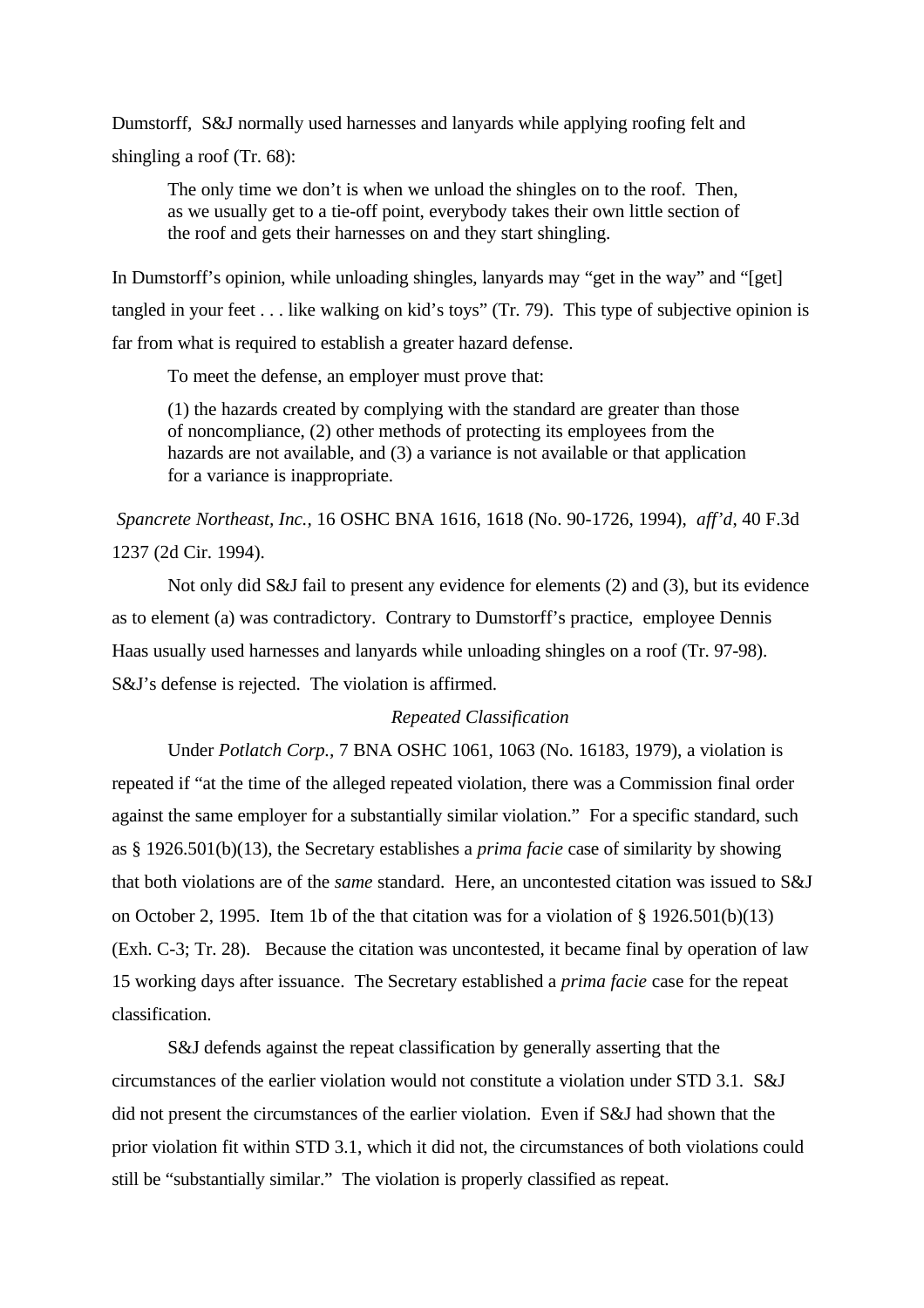#### *Penalty*

The Commission is the final arbiter of penalties in all contested cases. It must give "due consideration" to the size of the employer's business, the gravity of the violation, the good faith of the employer, and the history of previous violations in determining the appropriate penalty. *J.A. Jones Constr. Co.,* 15 BNA OSHC 2201, 2213-14 (No. 87-2059, 1993). The gravity of the violation is the primary element in the penalty assessment. *Trinity Indus.*, 15 BNA OSHC 1481, 1483 (No. 88-691, 1992). Since the violation is "repeated," such facts as the proximity of the earlier violation to the present one and similarities between the two violations are also considered. *J.L. Foti Constr. v. OSHRC,* 687 F.2d 853, 856 (6th Cir. 1982).

For approximately 15 minutes, three employees distributed individual 80 pound bundles of shingles on a steep roof. They were exposed to falls of approximately 25 feet. Falls from that distance could result in serious injury or death (Tr. 29). S&J violated the same fall protection requirement less than two years earlier. The repeat nature of the violation bears heavily on the penalty. For OSHA's proposed penalty, it factored in a 60 percent reduction for size (Tr. 30). S&J is a very small, family-owned company. Some further reduction for size is considered appropriate for a company employing only the partners and an additional employee, even if employees may be borrowed from its related company (Tr. 94, 106). A penalty of \$3,500 is assessed.

### **Item 1b: § 1926.503(a)(2)(iii)**

The Secretary asserts that a competent person, qualified in use and operation of fall protection, did not train each employee. She seeks to prove this violation through Wagner's observations that: (1) employees did not use fall protection while initially unloading shingles; (2) they pulled or flipped their lanyards after putting on their harnesses; and (3) three employees were tied to one tie-off-point (Tr. 20, 26).

The standard provides:

(a) *Training Program.* (2) The employer shall assure that each employee has been trained, as necessary, by a competent person qualified in the following areas:

(iii) The use and operation of guardrail systems, personal fall arrest systems, safety net systems, warning line systems, safety monitoring systems, controlled access zones, and other protection to be used.